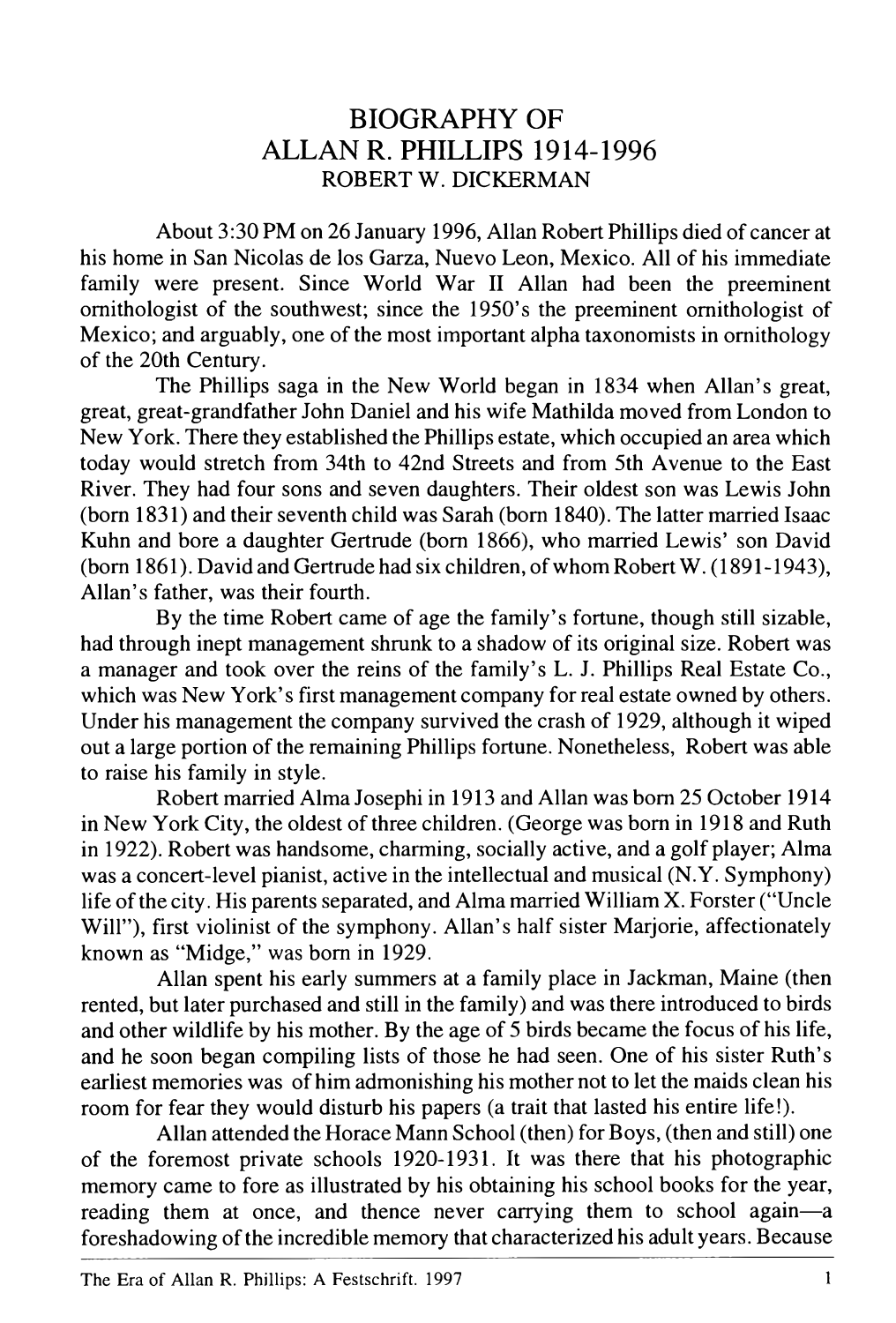

**Fig . 1.** ARP on eve of departure from England to Omaha Beach, 8 June 1944. *Photo by Ralph S. Palmer.*

arranged to have Allan's duties transferred. Soon Allan was very "up" collecting birds for survey purposes, most or all of which he preserved, adding another chapter to the knowledge of the Okinawa avifauna. There are at least  $6$  of his fall 1945 Okinawa specimens in the Canadian Museum of Nature and 20 in the Delaware Museum of Natural History.

Allan's field catalog (to be archived, along with his correspondence and systematic notes at the University of Arizona library) is a historical document. The first entry, ARP 1, was a Pygmy Nuthatch collected on San Francisco Mountain near Flagstaff, 13 August 1933, when he was 19 years old. Subspecific identifications among the first specimens are noted to have been made by JG (Joseph Grinnell) or HCO (Harry C. Oberholser). The JG initials are scattered up to entry 123, and HCO is last entered after specimen 804, a Horned Lark collected in 1940. There are a few identifications initialed AJvR [A. J. van Rossem], and a few AHM [Alden H. Miller]. There is a hiatus in his main catalog from 16 September 1940 to 11 November 1946, but he entered 87 specimens taken in the Ithaca, New York vicinity between 22 August 1941 to 28 May 1942 in a separate catalog.

His main catalog (through ARP 2892, entered 17 October 1952) was in a standard 8" by 10-1/2" ledger. After that specimen, probably due to the influence of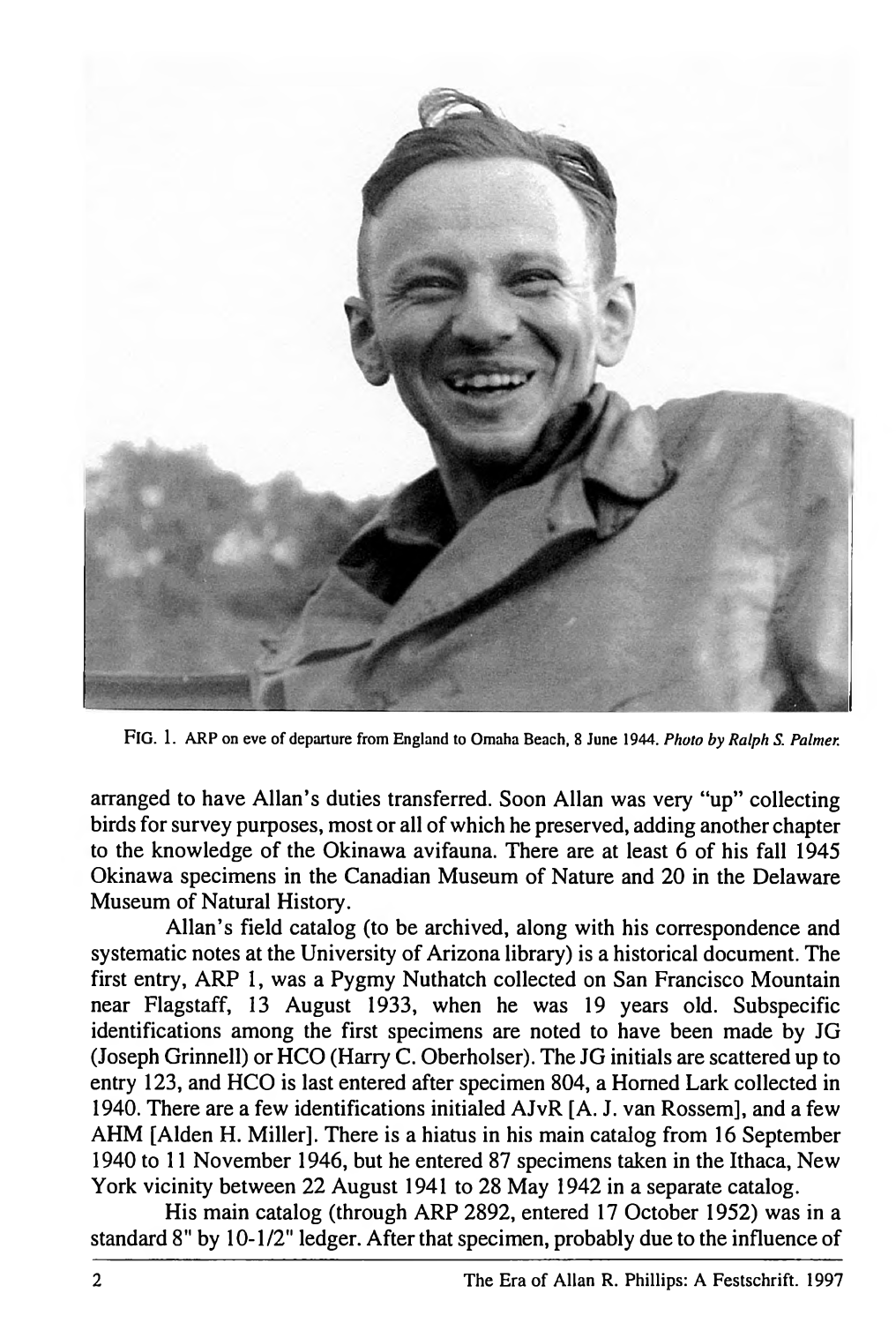of his young age at graduation (16), and problems with asthma, Allan was sent (his choice) to the Fresnal Ranch School in Arizona's Baboquivari Mountains southwest of Tucson for a year of maturation. There he met Randolph (Pat) Jenks, and the seed was sown that changed the ornithology of the Southwest. During that time, Allan's mother and stepfather moved to Arizona and soon bought the house at 113 Olive Road, a half block north of the University of Arizona. This became Allan's home address until 1957 when he moved to Mexico City.

Allan entered Cornell in the fall of 1932, took a year out to attend the University of Arizona (1933-1934), and returned to Cornell to received his BA in February, 1936. Although only an undergraduate, he was included when "Doc" (Arthur A. Allen) invited graduate students to his home. Doc liked to give oral quizzes, such as "Who named the Mountain Plover?" Not surprisingly, no one could match Allan in giving sharp and precise responses!

He returned to Tucson in 1936 and received his MS from the U. of Arizona in June, 1939. His thesis was entitled "The Faunal Areas of Arizona Based on Bird Distribution." He then reentered Cornell in 1940 and received his PhD in September, 1946 in spite of time out for military service during World War II.

Allan was small in size, slight and wiry. He was called up for the draft three times—only to be rejected three times because he weighed less than 100 lbs! Finally, when the Germans poured into France, the Army took everyone and he serve therein from 1942 to  $1945$  (and hated almost every minute of it). During his training Allan became fed up with some inept officer and called him, undoubtedly correctly, an explicit anatomical part. He was then court-m artialed, stripped of his corporal's rank, and put in the brig. Using his cigarette ration as a bribe, he obtained pencil and paper from the guards and from memory wrote the first draft of his PhD thesis (on the birds of Arizona). W here he could not remem ber exact information, date, page number, or a specimen reference, he left a blank or one of his nowfamous cryptic annotations. He mailed these penciled drafts to his mother, who with the help of Lyndon L. Hargrave, typed the manuscript in at least triplicate (two carbon copies are extant). The typed draft has 392 pages; this allowed him to return to Cornell to use their library facilities to fill in the blanks, and com plete his PhD less than a year after being discharged!

He was sent to England to prepare for the Normandy invasion. Although still technically in the brig, he had the freedom to roam. Consequently, on 6 March 1944, he salvaged a Greenfinch and collected bird bones of two columbid species on the beach at Wollscombe on 8 April. On 8 June 1944 he left England for Omaha Beach. By amazing coincidence, the commander of the landing craft tied up near Allan's was a Cornell graduate-school friend, Ralph Palmer, who photographed Allan on the evening of 7 June (Fig. 1). Allan was in Normandy until December 1944.

After a brief respite he was sent to Okinawa in preparation for the invasion of Japan. He was there from April to November 1945, where he encountered Sgt. Frank Cassell, another Cornell graduate colleague who was in charge of the Malaria Survey Unit on Okinawa. Frank wrote that he encountered a "very down" Corporal Phillips (he had regained his stripes). Frank, through contact with the island's Communicable Disease Center, which was worrying about Japanese encephalitis,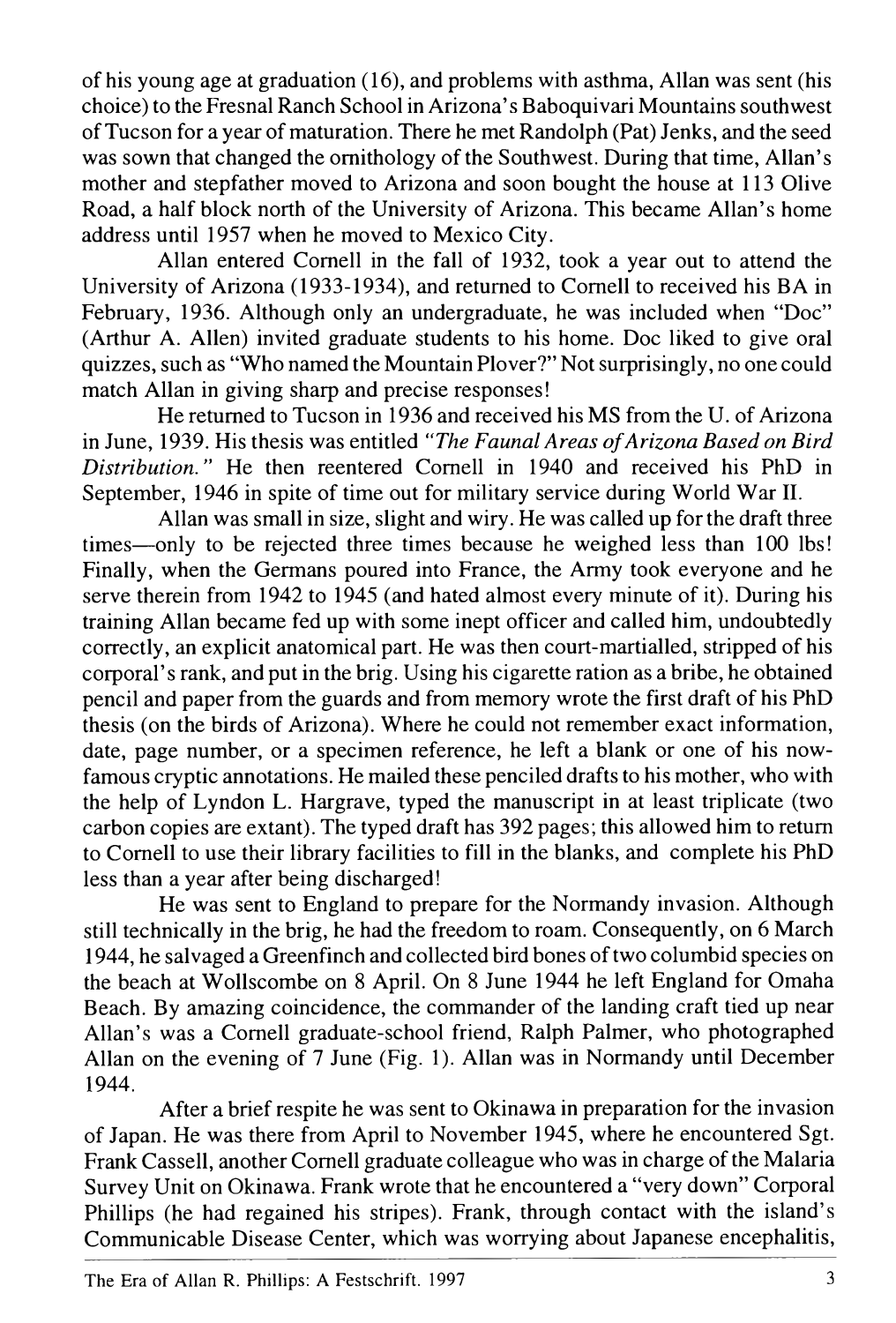

**F ig . 2.** Allan, Juanita, and Eddy Phillips with Amadeo Rea, the first time they met, September 1968. Photo by R. Roy Johnson.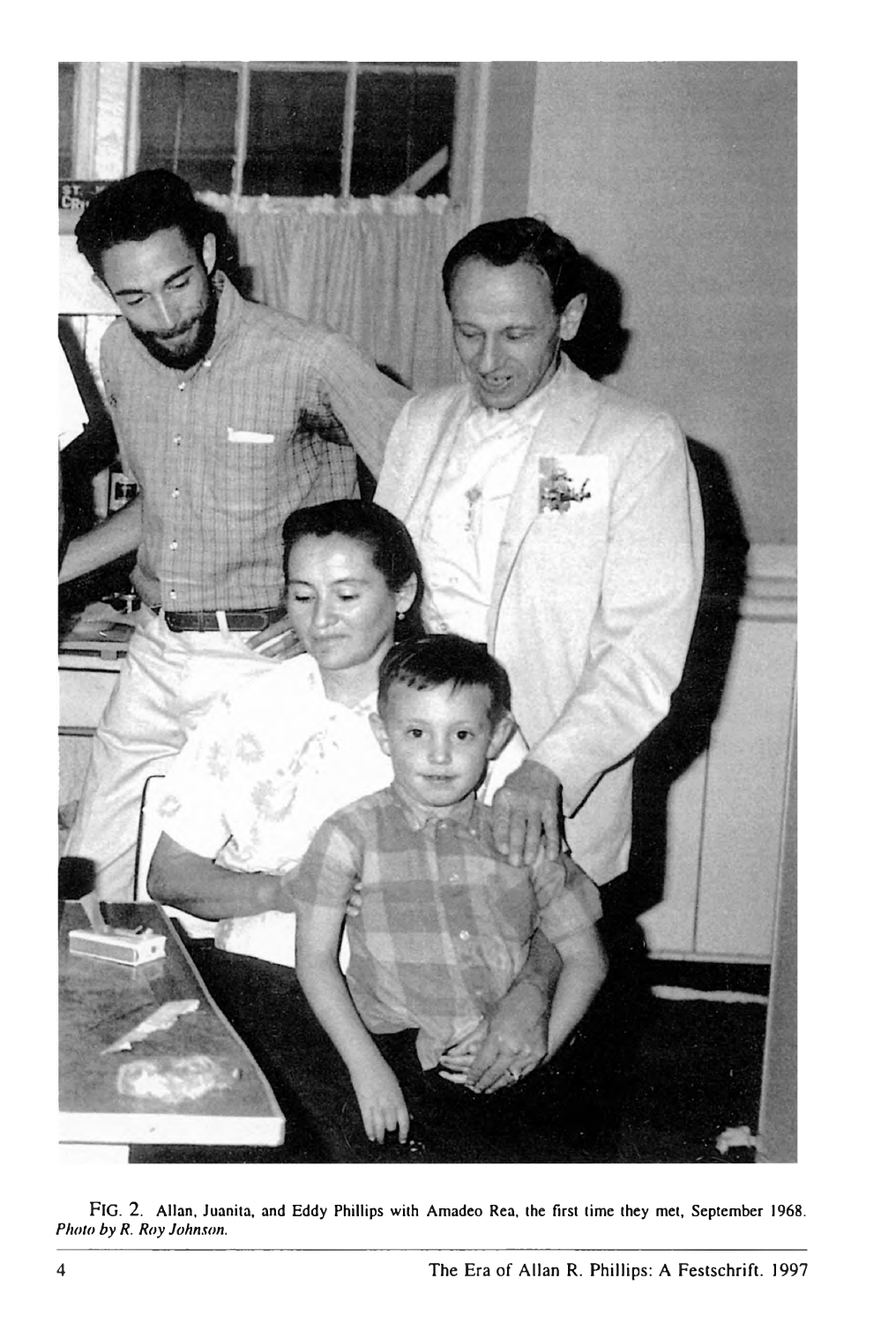the author, he switched to  $8-1/2$ " x 11" loose-leaf notebook paper with entries running across two pages. His last entry in that catalog was 11496 on 4 June 1988. However, he also had three other numbered series: "C" 11 December 1977 to 26 May 1993 (486 entries); "M" 11 January 1974 - 16 February 1974 (33 entries), and "X" (for skeletons) 8 July 1961 - 28 May 1976 (388 entries). For a while he kept a catalog of the birds in his own collection, cross-referencing them to his field catalog; however, after the first few years when many of his specimens were deposited in the Museum of Northern Arizona or other collections, he retained all of his material and then dropped the ARP collection catalog.

The list of names of fellow collectors or preparators (Table 1) found in his catalog reads like a who's who of Cornellian, Southwestern, and later, Mexican ornithology. Those of his close friends and mentors, Lyndon L. Hargrave and Gale Monson, appeared in 1939, the year he received his Masters Degree. Dr. George Miksch Sutton entered Allan's catalog while in Arizona in the spring of 1940, the trip on which he did the sketches which he gave to Allan and which were published in "The Birds of Arizona."

In August 1963 Amadeo M. Rea, soon to be ex-Franciscan, arrived to teach at St. John's Indian School on the Gila River Reservation near Phoenix. By November he had accumulated specimen records and was advised to contact Allan, but was warned that Allan was a stickler for precise data (a case of coals to Newcastle)! Three of those records went immediately into the galley of "The Birds of Arizona"; and a lifelong mentor/colleague/disciple/friend bond was formed (Fig. 2). They corresponded for years and finally met in person in September 1968. Amadeo entered Allan's catalogue 23 December 1970. There is no question that Amadeo is Allan's ornithological progeny. I would cite three examples: a) the innumerable references to Allan's works in Amadeo's important "Once a River" (Univ. Ariz. Press  $1983$ ); the parallel density of data crammed onto their respective bird labels; and the absolute *déj à vu* I had when, in San Diego in 1993, Amadeo swung open his garage door — and there, crammed with tiers of specimens cases laden with piles of papers covered with newspaper, I was standing in front of the metal garage at 113 Olive Road back in 1953!

Allan's first foray into Mexico was a trip to Sonora with A.J. van Rossem 20 April to 7 May 1947. He went alone to Sonora 25 December 1951 to 1 January 1952, and again with the author 20 Decem ber 1952 to 2 January 1953. On that trip, to be able to skin a few more birds after dark and circum vent the cold-air drainage down the river bottoms, we heated rocks in the fire, and then rolled them under the card table; we put a blanket over our knees with our feet on or near the rocks, and drank hot tea laced with tequila. Later the somewhat cooler rocks went into the sleeping bags.

It was on that trip that I was exposed to A llan's full and extensive repertoire of humorous and/or sardonic verse! He could sing/recite the wittiest or most biting of Gilbert and Sullivan's songs; entire epic poems, and especially the choice shorter ones of W ill Cuppy. In each he was wont to paraphrase, and to substitute the names of his favorite targets of the moment!

Allan's first extensive Mexican trip (and the seminal one that seeded his thinking about moving) was 5 November - 2 December 1952 to Nayarit with Lewis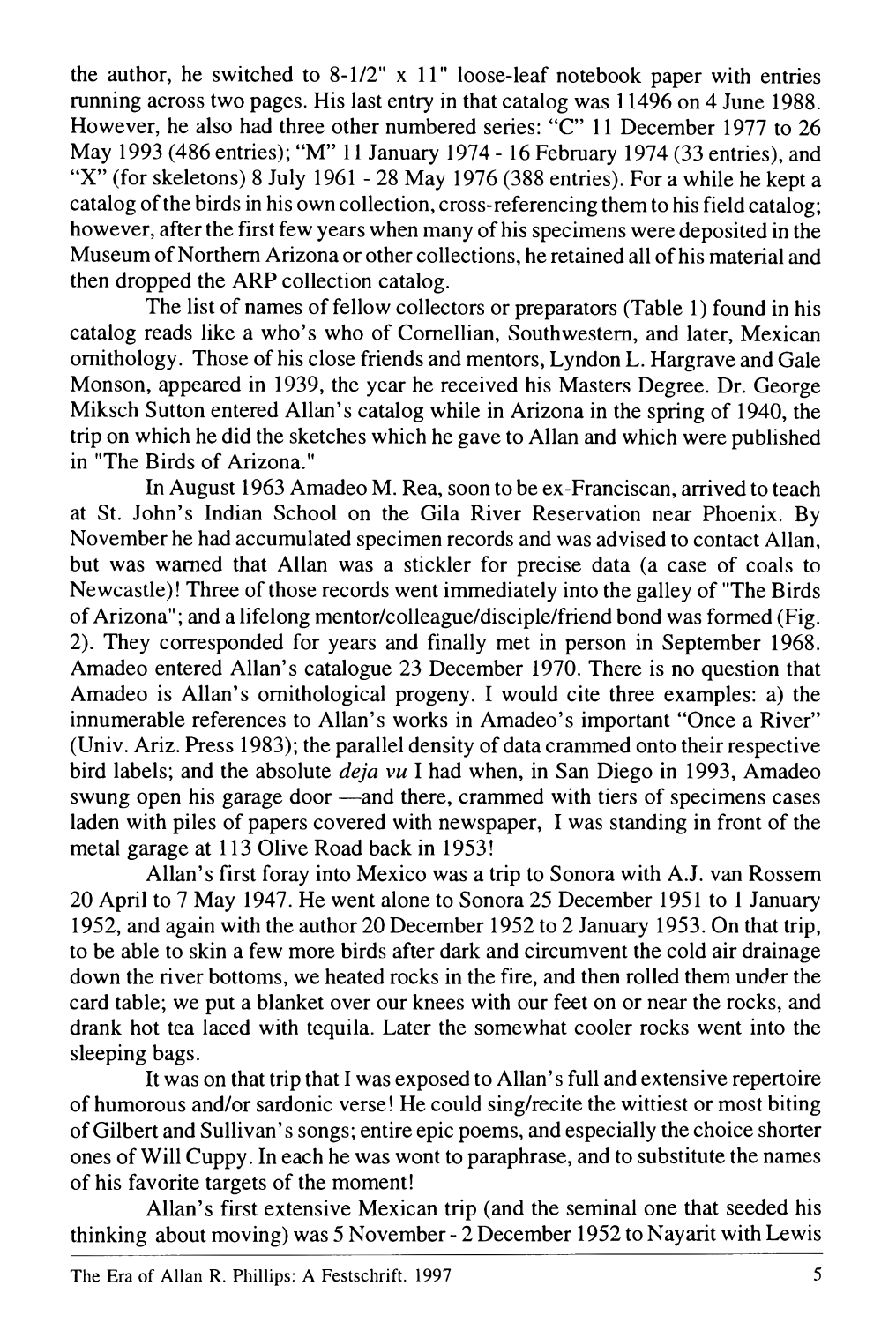## TABLE 1 COLLEAGUES WHOSE NAMES APPEAR IN ARP'S FIELD CATALOG AS COLLECTORS OR PREPARATORS OF SPECIMENS. Note there was some selection by the author in names here included.

| William X. Foster    | 1 January 1938    | J. Stuart Rowley                | 7 June 1961      |
|----------------------|-------------------|---------------------------------|------------------|
| Lyndon L. Hargrave   | 12 February 1939  | Warren Rook                     | 31 August 1961   |
| Game Monson          | 17 June 1939      | Juana Farfán B. * <sup>1</sup>  | 27 January 1962  |
| Fred W. Loetscher    | 14 July 1939      | Juan Nava S.                    | 3 September 1962 |
| Milton A. Wetherill  | 2 August 1939     | Santos Farfán B. * <sup>2</sup> | 11 October 1962  |
| George M. Sutton     | 10 June 1940      | Ticul Alvarez                   | 3 November 1964  |
| Warren M. Pulich     | 2 December 1946   | William Lopez Forment           | 7 February 1965  |
| A. J. van Rossem     | 10 March 1947     | Abraham Ramírez V.              | 14 January 1966  |
| Lewis D. Yeager      | 26 February 1949  | Dan A. Tallman                  | 26 January 1967  |
| James A. Monro       | 5 January 1951    | Peter Hubbell                   | 2 May 1968       |
| Robert W. Dickerman  | 30 January 1952   | R. Roy Johnson                  | 28 May 1969      |
| Joe T. Marshall      | 13 July 1952      | Max C. Thompson                 | 25 December 1969 |
| Robert M. Mengel     | 4 November 1953   | Richard C. Crossin              | 29 December 1969 |
| Jane S. Mengel       | 4 November 1953   | Stephen W. Eaton                | 26 February 1970 |
| Dwain W. Warner      | 3 March 1954      | Amadeo M. Rea                   | 23 December 1970 |
| Kenneth C. Parkes    | 20 April 1954     | Jon C. Barlow                   | 12 May 1971      |
| J. Dan Webster       | 3 September 1955  | Mario A. Ramos                  | 1 May 1972       |
| Mont A. Cazier       | 14 December 1955  | Ross D. James                   | 29 April 1973    |
| Abe S. Margolin      | 26 December 1955  | Alejandro Phillips F. $*^3$     | 27 April 1973    |
| J. R. Werner         | 20 April 1956     | Robert Phillips                 | 20 May 1974      |
| J.M.S. Simpson       | 20April 1956      | Charles A. Ely                  | 15 January 1975  |
| J. William Hardy     | 10 May 1956       | <b>Edward Phillips</b>          | 4 June 1975      |
| Bernardo Villa R.    | 4 August 1956     | <b>Bryan Phillips</b>           | 14 November 1975 |
| William George       | 30 September 1956 | Aldegundo Garza de Léon         | 7 December 1975  |
| James T. Bialac      | 30 September 1956 | Armando Contreras B.            | 24 May 1976      |
| William J. Schaldach | 28 July 1958      | Andrés M. Sada                  | 8 May 1983       |
| Louis J. Petite      | 4 April 1960      | John S. Weske                   | 28 November 1985 |

 $*<sup>1</sup>$  now Juana Farfan Bautistade Phillips

brother-in-law

 $*$ <sup>3</sup> stepson

D. Jaeger, an Arizona friend who had moved to Tepic. Several factors, other than the potential for very exciting research, were also involved. Allan had a pittance of an income from family money; to many of us, he was "independently poor,"—but he lived "modestly" (and that is being generous), spending every cent beyond that for his ornithological research; his income would go farther in Mexico. The University of Arizona was then in an expansive phase, and it was obvious that it was a matter of time before they would demand the block of 133 Olive Road. Each spring when the olive trees lining the street bloomed, Allan had to leave Tucson for other parts due to his allergies. And finally, but perhaps this was a rationalization, he felt that his work in Arizona was largely done.

Dwain W. Warner (another Cornellian colleague) stopped by Tucson with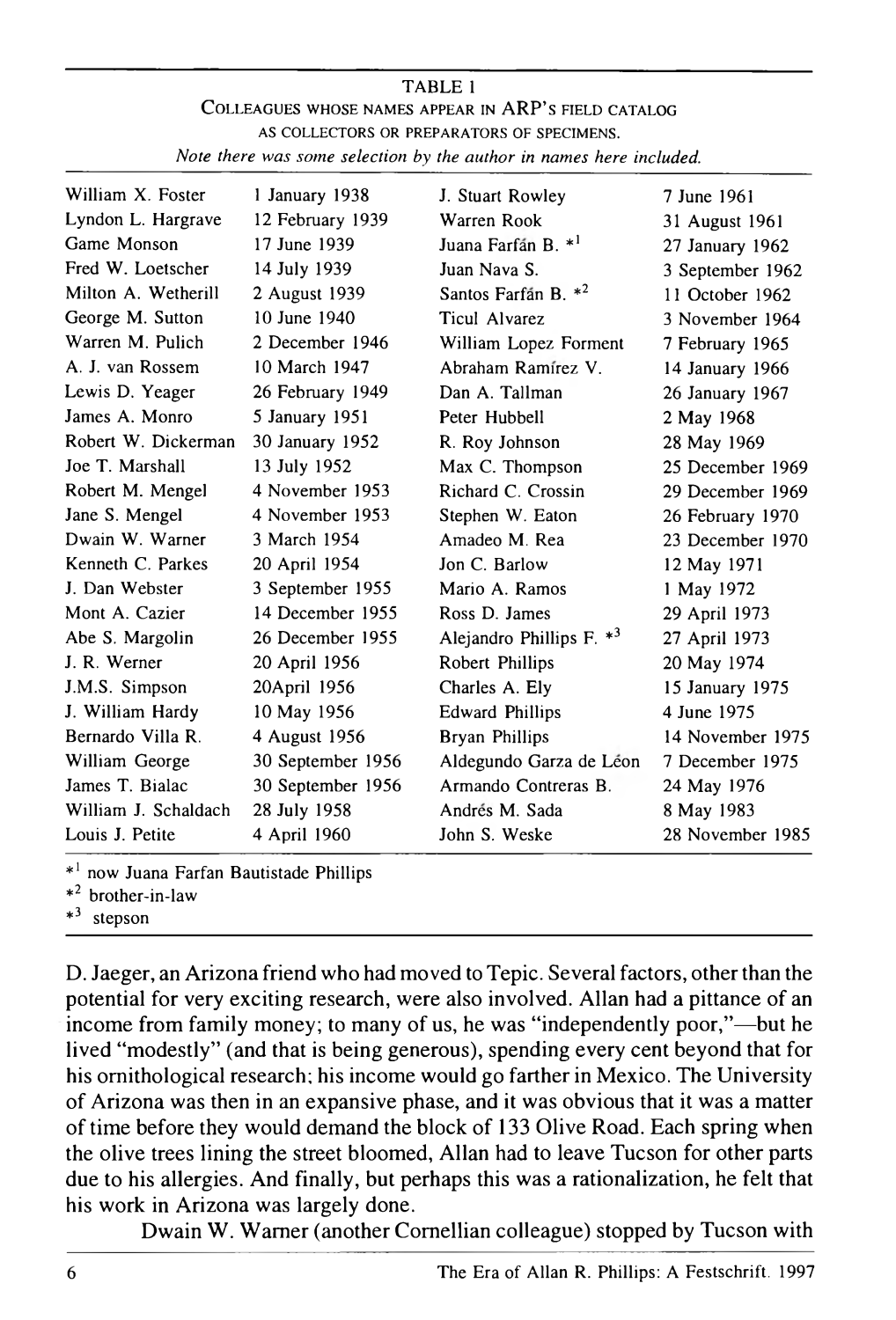his family in March 1954, enroute to a sabbatical in Mexico City, and invited Allan to visit them there. He did, spending 11 May to 3 July with Dwain in parts of central and western Mexico he had not seen. Dwain recounts a trip with Allan flying in a light plane along the then inaccessible parts of the coast of Nayarit. Allan had his notebook open, and with one hand was recording ecological notes dictated by Dwain while holding an air sickness bag in the other. He just could not look down!

Perhaps most importantly, he met Dr. Bernardo Villa R. and they developed a deep respect and friendship that was to last a lifetime. Bernardo was the mammalogist at the Instituto de Biologia in Mexico City, and Allan had an invitation to make that institution his academic home. So when push came to shove with the University of Arizona, the decision was made. Between his 1954 visit and the 1957 move, the Instituto had moved from the Casa Cristal in Chapultepec Park to a new building on the edge of the Universidad Autonoma de Mexico campus on the raw lava flow of the Pedregal. There was plenty of space for his collection, which even then contained more birds from Mexico than did the collection of the Instituto.

Allan bought a house in Colonia de los Aguilas, then at the western fringe of Mexico City. It had two bedrooms and a bathroom upstairs, an eat-in living room, kitchen and garage downstairs, and a standard small maid's room with primitive facilities in the corner of the back yard. The people from whom he bought the house recommended as a caretaker a person who had recently had a baby, and with one slightly older child needed a place to stay — and who was a good person. The "baby" turned out to be twin girls, and the mother, Juana Farfán Bautista, an incredibly wonderful woman, entered Allan's life. Softspoken Juanita was a pragmatist, a manager, a make-doer; just the person he needed to run the domestic side of his life, and it was not many years later that her name started to appear in his catalog! They were married and Juanita became J. F. B. de Phillips; they had three sons, and Allan adopted Juanita's children.

Robert was born 12 November 1961, Eddie on 19 August 1963, and Bryan 28 October 1969. Allan maintained for years a skeletal diary, notes on the weather, very terse statements of what he did that day, and mostly between-trip bird observations. On the 13th of November the entry reads "...to see Juana and *boy* [italics mine] with Epi..." On Eddie's birth date the entry is "... to hospital but Juana asleep ( $boy$  [again mine] born  $18:00<sub>+</sub>$ ) so on to Instituto...". Eddie's name was not mentioned until the 9th of September! It seemed incredible to those who knew Allan well, but he took parenting seriously—no one would have predicted that. Because of the boy's interest in soccer (Alejandro, Juanita's second son, is now a world-class referee), Allan had a favorite soccer club that he followed in the new spaper and on television! Hers or his, they were all theirs, and they minded their  $P$ 's and  $Q$ 's sometimes feeling that Allan was a bit hard. But when we were all together at the end, they were unified in their tremendous love and respect for "Popi," as well as in their support for their mother!

The political and intellectual atmosphere at the Instituto de Biologia waxed and waned during the period 1957– 1974 when Allan was there, largely depending on the caliber of the director, a direct political appointee. The deterioration of the situation at the Instituto, combined with the worsening of the atmospheric pollution in the Valley of Mexico—and Allan's increasing sensitivity to cold—drove him to